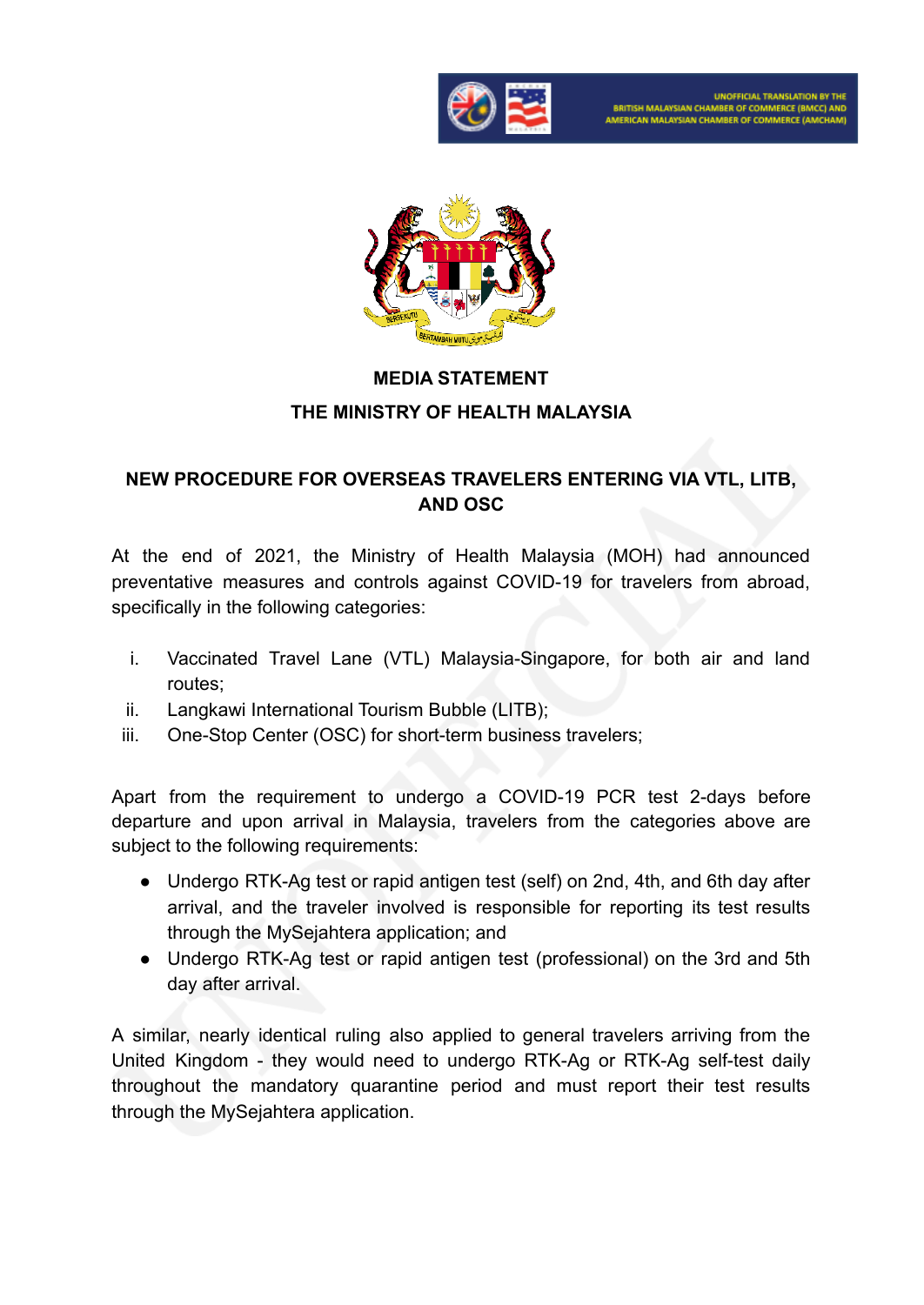

Based on MOH's risk assessment of the COVID-19 situation, the Ministry has decided to:

- Drop the need to undergo RTK-Ag (self) testing on 2nd, 4th, and 6th day after arrival for travelers from categories (i) to (iii);
- Drop the need to undergo RTK-Ag test (professional) on the 3rd and 5th day after arrival for travelers from categories i) to (iii);
- Abolish the need to undergo RT-PCR or RTK-AG testing (Professional) for travelers under LITB before exiting Langkawi Island; and
- Drop the need to undergo RTK-Ag (self) testing daily throughout the mandatory quarantine period for travelers arriving from the United Kingdom.
- Drop the Escort Officer or Liaison Officer (LO) requirement for short-term business travelers under the MIDA One-Stop Center (OsC) facilities for entering Malaysia. However, they still have to follow the controlled itinerary that has been submitted and approved by the OSC Committee.

However, the need for a PCR COVID-19 detection test to be performed two (2) days before departure to Malaysia and upon arrival at Malaysia IS STILL MAINTAINED as the existing protocol.

Once again, I would like to emphasize that this new procedure only applies to travelers entering Malaysia through the VTL, LITB, and OSC programs. For travelers NOT entering Malaysia through these three specified programs, existing procedures, or protocols still apply.

Updates to the procedures set forth through this media statement will be **EFFECTIVE FROM 3 MARCH 2022**. Therefore, MOH would like to confirm all travelers involved are responsible and always adhere to the instructions and SOPs that have been set. The procedure for managing travelers arriving from abroad will be reviewed from time to time.

**KHAIRY JAMALUDDIN Minister of Health Malaysia 28 February 2022**